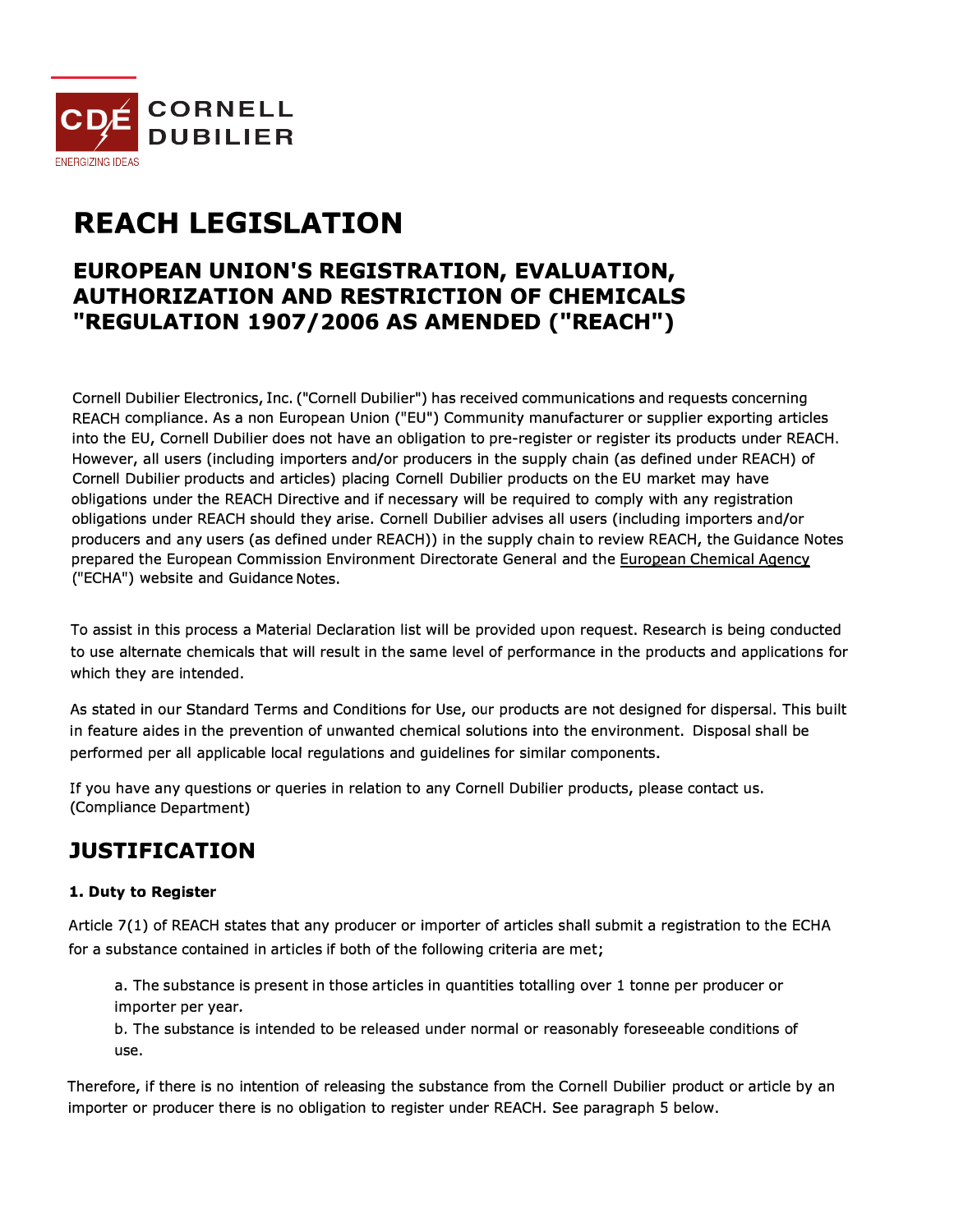#### **2. Duty to Notify**

Under Article 7(2) of REACH, if the article meets the criteria under Article 57 of REACH (which may also include Substances of Very High Concern ("SVHC")). These are substances that are classified as carcinogenic, mutagenic, toxic for reproduction, persistent, bioaccumulative and toxic, very persistent and very bioaccumulative or have endocrine disrupting properties. If these substances are in articles and products and the conditions set out below are met, there is an obligation to notify the ECHA where;

a. The substance is present in those articles in quantities totalling over 1 tonne per producer or importer per year; and

b. The substance is present in those articles above a concentration of 0.1 % weight by weight (w/w).

However, there is an exception to the provisions of Article 7(2) of REACH which provides that there is no obligation to communicate information on substances in articles where exposure to humans and the environment can be excluded during normal or reasonably foreseeable conditions of use including disposal ("Human and Environment Exclusion"). Where this Human and Environment Exclusion applies there is no obligation to notify the ECHA. See paragraph 5 below.

#### **3. ECHA Discretion to Compel Registration of Articles**

In addition to the obligations to register and notify the ECHA under Article 7(1) and 7(2) as set out above, the ECHA may also list articles in accordance with Article 7(5) of REACH that must be registered under REACH. The ECHA will make this decision to request registration if they have grounds for suspecting that the substances are being released from the article and the release of the substance is a risk to human health and the environment. The substances in those articles must exceed 1 tonne per producer or importer.

#### **4. Duty to Provide Information**

Article 33 of REACH provides that any supplier (established within the EU) (including but not limited to a producer, importer, distributor or other actor in the supply chain) of an article shall communicate information on substances in articles and products if;

- a. A substance (classified under Article 57) and/or an SVHC; and
- b. Is of a concentration above 0.1% weight by weight (w/w).

If each of these criteria is met, sufficient information to allow safe use of the article should be provided. In such case safety instructions should be provided. The "Human and Environment Exclusion" and the tonnage threshold do not apply to Article 33 and the duty to provide information prevails.

#### **5. Cornell Dubilier Products and Articles**

A capacitor is an article with an integral substance/mixture. During normal, recommended and reasonably foreseeable conditions of use exposure of substances within articles to both humans and environment can be excluded including disposal (provided disposal is performed in an appropriate and environmentally thorough manner).

If a user, an importer or producer (as defined under REACH) is satisfied that the use and disposal of Cornell Dubilier products and articles is used without the exposure of the substance to humans and the environment, registration under Article 7(1) and the duty to notify under Article 7(2) of REACH will not be necessary.

However, Cornell Dubilier recommends that all parties within the supply chain should provide the relevant information on Cornell Dubilier products to any party in the supply chain and/or consumers on receipt of a